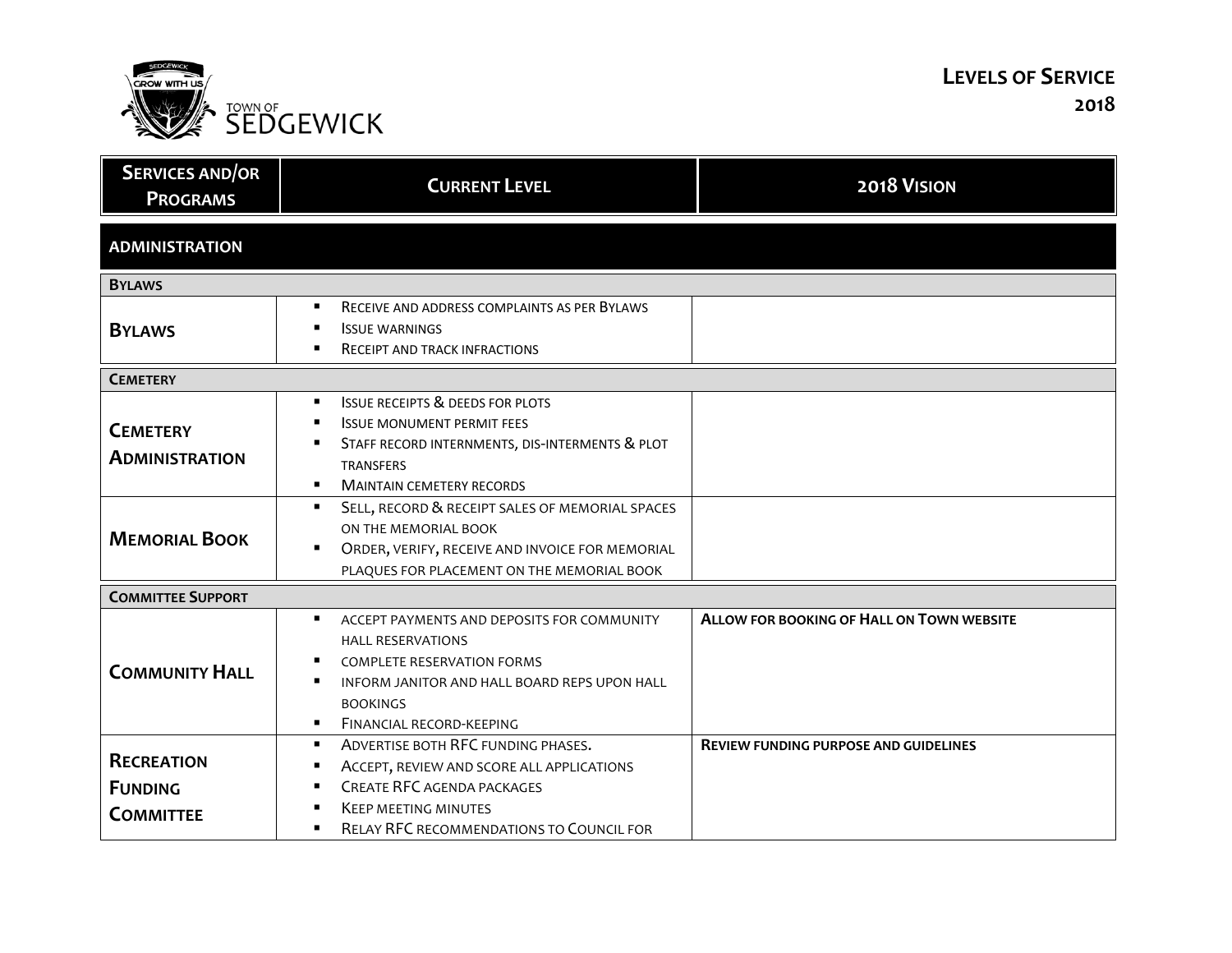| 2                                         |                                                                                                                                                                                                                                                                                                                                                                                |                                                                                                                                                                                                                                                                                                                    |
|-------------------------------------------|--------------------------------------------------------------------------------------------------------------------------------------------------------------------------------------------------------------------------------------------------------------------------------------------------------------------------------------------------------------------------------|--------------------------------------------------------------------------------------------------------------------------------------------------------------------------------------------------------------------------------------------------------------------------------------------------------------------|
| <b>SERVICES AND/OR</b><br><b>PROGRAMS</b> | <b>CURRENT LEVEL</b>                                                                                                                                                                                                                                                                                                                                                           | 2018 VISION                                                                                                                                                                                                                                                                                                        |
|                                           | APPROVAL<br>DISTRIBUTE APPROVAL AND REJECTION LETTERS WITH<br>ACCOMPANYING CHEQUES<br>TRACK FOLLOW-UP FORMS                                                                                                                                                                                                                                                                    |                                                                                                                                                                                                                                                                                                                    |
| <b>COMMUNICATIONS</b>                     |                                                                                                                                                                                                                                                                                                                                                                                |                                                                                                                                                                                                                                                                                                                    |
| <b>NEWSLETTER</b>                         | AN IN-HOUSE TWO-PAGE NEWSLETTER IS CREATED MONTHLY.<br>NEWSLETTER INCLUDES COUNCIL HIGHLIGHTS, A CALENDAR OF<br>EVENTS, PUBLIC NOTICES AND PHONE DIRECTORY.<br>NEWSLETTER IS DISTRIBUTED IN THE FOLLOWING WAYS:<br><b>INSERTED WITH UTILITY BILLS</b><br>ELECTRONICALLY BY EMAIL UPON SIGN-UP<br>PICK-UP AT TOWN OFFICE<br>THE NEWSLETTER IS PREPARED BY THE 5TH OF THE MONTH. | NEWSLETTER WILL BE ADDED AND ARCHIVED ON THE TOWN<br><b>WEBSITE</b><br><b>NEWSLETTER SIGNUP WILL BE AVAILABLE ON THE TOWN</b><br><b>WEBSITE</b>                                                                                                                                                                    |
| <b>SOCIAL MEDIA</b>                       | DAILY MAINTENANCE OF A TOWN OF SEDGEWICK FACEBOOK<br>PAGE                                                                                                                                                                                                                                                                                                                      | SOCIAL MEDIA ACCOUNTS WILL EXPAND TO:<br><b>TWITTER</b><br>$\blacksquare$<br><b>INSTAGRAM</b><br>GOOGLE+                                                                                                                                                                                                           |
| <b>WEBSITE</b>                            | WEBSITE IS MAINTAINED THROUGHOUT THE WEEK WITH<br>ATTENTION PAID TO THE HOME PAGE 'NEWS' AND 'EVENTS'.                                                                                                                                                                                                                                                                         | NEW WEBSITE TO BE UNVEILED IN LATE 2017. WEBSITE MAP TO<br><b>INCLUDE CATEGORIES OF:</b><br><b>DISCOVER</b><br>٠<br><b>BUSINESS</b><br><b>GOVERNMENT</b><br><b>SERVICES</b><br><b>CONTACT</b><br>SPECIAL 'I WANT TO' TAB CREATED FOR 'QUICK LINK' ACCESS.<br>INFORMATION AND PAGES TO BE FURTHER REVIEWED IN 2018. |
| <b>CUSTOMER SERVICE</b>                   |                                                                                                                                                                                                                                                                                                                                                                                |                                                                                                                                                                                                                                                                                                                    |
| <b>HOURS OF</b><br><b>OPERATION</b>       | TOWN OFFICE IS OPEN DAILY FROM 8:30AM TO 12:00PM AND<br>1РМ ТО 4:30РМ.<br>OFFICE IS CLOSED FOR ALL STATUTORY HOLIDAYS.                                                                                                                                                                                                                                                         |                                                                                                                                                                                                                                                                                                                    |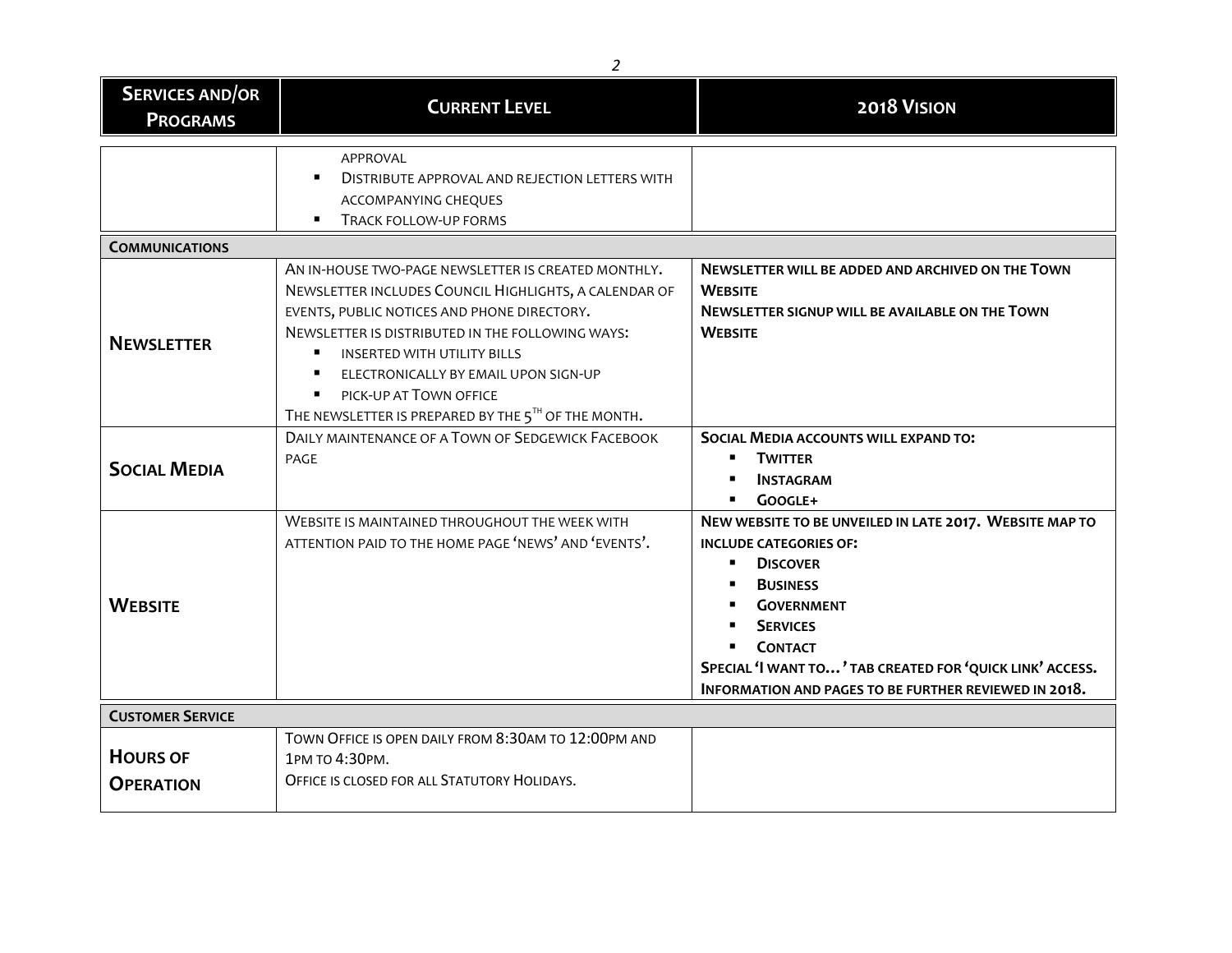| <b>SERVICES AND/OR</b><br><b>PROGRAMS</b>            | <b>CURRENT LEVEL</b>                                                                                                                                                                                                                                                                                                                                                                                                                                           | 2018 VISION |
|------------------------------------------------------|----------------------------------------------------------------------------------------------------------------------------------------------------------------------------------------------------------------------------------------------------------------------------------------------------------------------------------------------------------------------------------------------------------------------------------------------------------------|-------------|
| <b>INFORMATION</b><br><b>CENTRE</b><br>PHOTOCOPYING, | RELAY TO CUSTOMERS MUNICIPAL, LOCAL AND EVENT<br>INFORMATION AND GUIDANCE AS PER REQUEST.<br>SERVICES PROVIDED TO THE GENERAL PUBLIC UPON REQUEST AS                                                                                                                                                                                                                                                                                                           |             |
| <b>FAXING AND</b><br><b>EMAILING SERVICES</b>        | PER THE FEES AND CHARGES BYLAW.                                                                                                                                                                                                                                                                                                                                                                                                                                |             |
| <b>FINANCE</b>                                       |                                                                                                                                                                                                                                                                                                                                                                                                                                                                |             |
| <b>DONATIONS</b>                                     | ACCEPT AND RECEIPT PER CRA REGULATIONS TAX DEDUCTIBLE<br>RECEIPTS AND MAINTAIN RECORDS.<br>ORGANIZE PURCHASE OF DONATED ITEM (E.G. MEMORIAL<br>BENCH) AND INVOICE INDIVIDUAL FOR DONATION.                                                                                                                                                                                                                                                                     |             |
| <b>FINANCIAL</b><br><b>REPORTING</b>                 | <b>MONTHLY</b><br>PREPARE, RECORD, AND PRESENT MONTHLY FINANCIAL<br>REPORTS FOR THE FOLLOWING:<br><b>TOWN OF SEDGEWICK</b><br>$\blacksquare$<br><b>COMMUNITY HALL</b><br><b>CEMETERY MEMORIAL FUND</b><br><b>RECREATION FUNDING COMMITTEE</b><br>$\blacksquare$<br><b>ANNUALLY</b><br>COMPLETE FINANCIAL RETURNS ANNUALLY FOR:<br><b>COMMUNITY HALL</b><br>$\blacksquare$<br><b>CEMETERY MEMORIAL FUND</b><br>Ξ<br>EXTERNAL AUDIT OF TOWN FINANCIAL STATEMENTS |             |
| <b>GST</b>                                           | PREPARE AND SUBMIT QUARTERLY GST RETURNS FOR THE<br>TOWN.                                                                                                                                                                                                                                                                                                                                                                                                      |             |
| <b>INVOICING</b>                                     | ISSUE INVOICES AND/OR PERFORM RECEIPTING FOR THE<br>FOLLOWING:<br><b>UTILITIES</b><br>٠<br><b>CEMETERY FEES AND SERVICES</b><br>. .                                                                                                                                                                                                                                                                                                                            |             |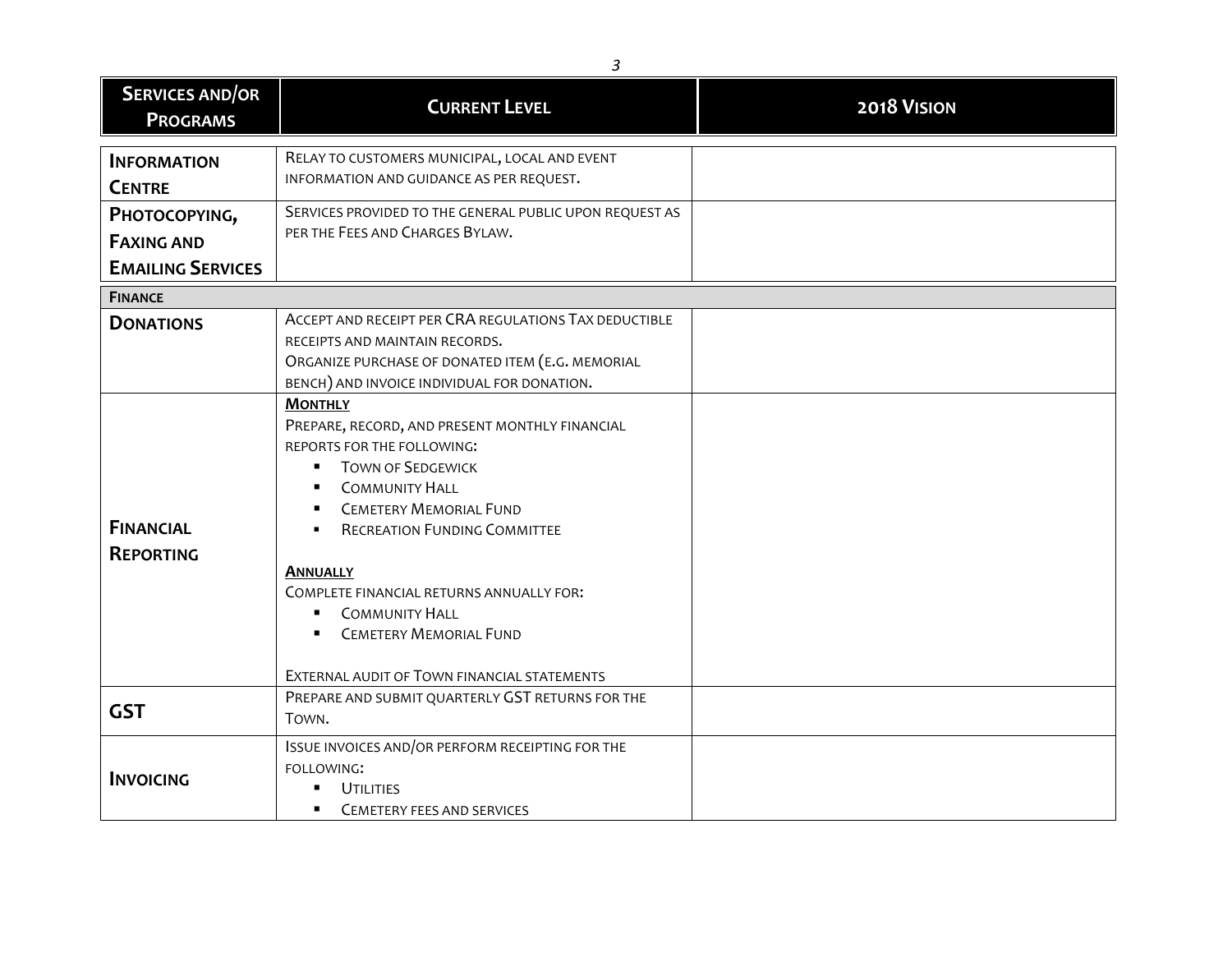| <b>SERVICES AND/OR</b><br><b>PROGRAMS</b> | <b>CURRENT LEVEL</b>                                                                                                                                                                                                                                                | 2018 VISION |
|-------------------------------------------|---------------------------------------------------------------------------------------------------------------------------------------------------------------------------------------------------------------------------------------------------------------------|-------------|
|                                           | NATURAL GAS SERVICES<br>$\blacksquare$<br>PUBLIC WORKS SERVICES<br>SANITARY SEWER SERVICES<br><b>TAX CERTIFICATES</b><br><b>COMPLIANCE CERTIFICATES</b><br>PERMITS AND LICENSES<br>٠<br>SEND OUT ARREARS NOTICES MID-MONTH FOR THE PREVIOUS<br><b>MONTH ARREARS</b> |             |
| <b>PAYROLL</b>                            | PERFORM PAYROLL INCLUSIVE OF DEDUCTIONS AND ISSUE<br><b>CHEQUES BI-MONTHLY</b><br>RECEIVE AND TRACK TIMESHEETS                                                                                                                                                      |             |
| <b>LAND AND DEVELOPMENT</b>               |                                                                                                                                                                                                                                                                     |             |
| <b>COMPLIANCE</b><br><b>CERTIFICATES</b>  | <b>ISSUE CERTIFICATES UPON ANALYZING THE LAND USE BYLAW</b><br>AND REAL PROPERTY REPORT                                                                                                                                                                             |             |
| <b>DEVELOPMENT</b><br><b>PERMITS</b>      | ACCEPT PERMIT APPLICATIONS FROM OWNER/CONTRACTOR<br>REVIEW THE PERMIT PURSUANT TO THE LAND USE BYLAW.<br>PROVIDE INFORMATION FOR THE APPLICATION FOR THE<br>PROVINCIALLY REQUIRED BUILDING PERMITS AND OTHER PERMITS                                                |             |
| <b>RECYCLING SERVICES</b>                 |                                                                                                                                                                                                                                                                     |             |
| <b>RECYCLING</b><br><b>CENTRE</b>         | ACCEPT RECYCLABLES AT TOWN OFFICE AND SEND OFF FOR<br>RECYCLING.<br>RECHARGEABLE BATTERIES<br><b>CELL PHONES</b><br><b>INK CARTRIDGES</b>                                                                                                                           |             |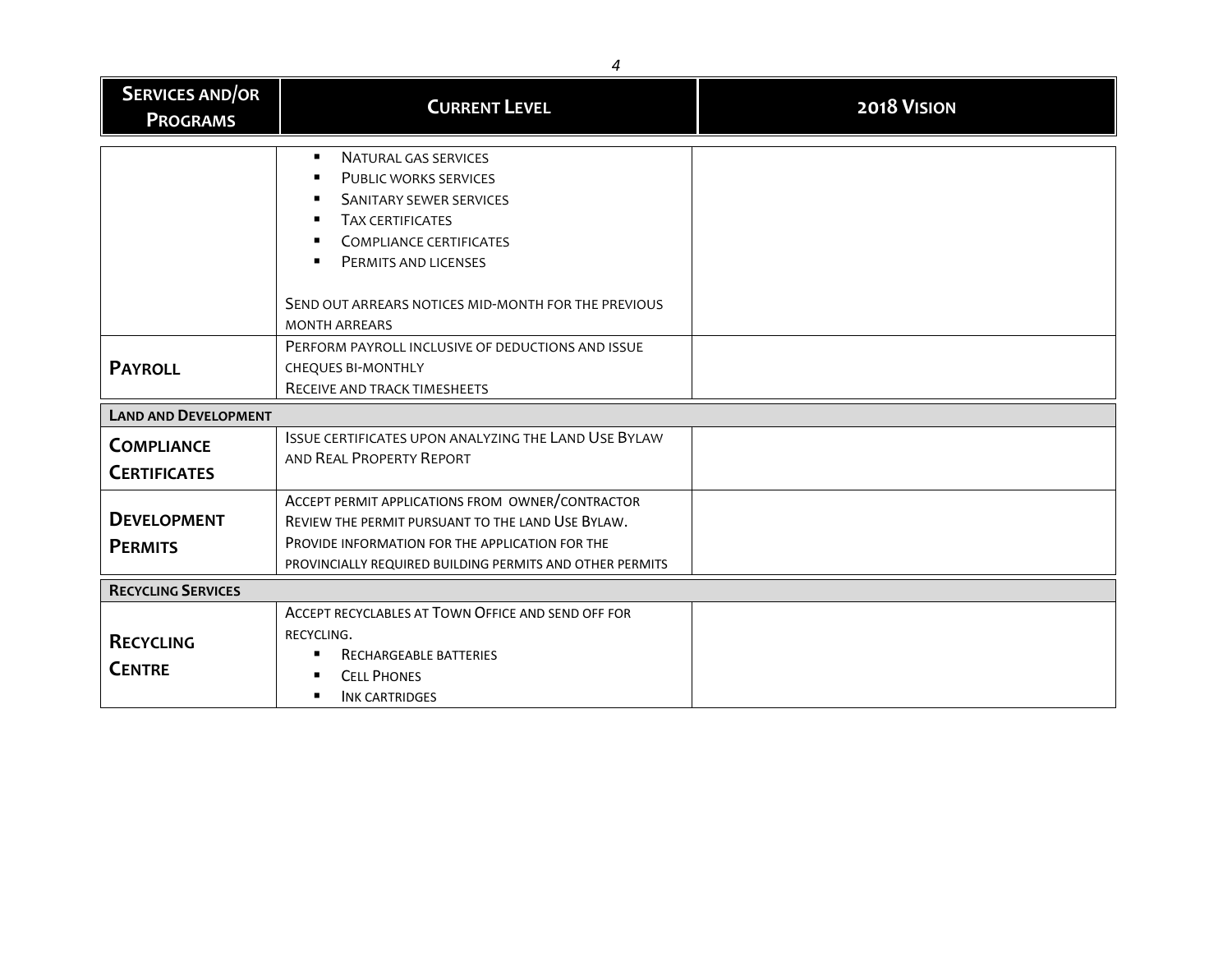| 5                                                 |                                                                                                                                                                                                                                                                                               |                                                                                                |
|---------------------------------------------------|-----------------------------------------------------------------------------------------------------------------------------------------------------------------------------------------------------------------------------------------------------------------------------------------------|------------------------------------------------------------------------------------------------|
| <b>SERVICES AND/OR</b><br><b>PROGRAMS</b>         | <b>CURRENT LEVEL</b>                                                                                                                                                                                                                                                                          | 2018 VISION                                                                                    |
| <b>TAX AND ASSESSMENT</b>                         |                                                                                                                                                                                                                                                                                               |                                                                                                |
| <b>ASSESSMENT</b>                                 | ASSESSMENT DUTIES ARE CONTRACTED OUT TO A THIRD PARTY<br>DOWNLOAD ANNUAL ASSESSMENT AND RECORD ON<br><b>EACH TAX ROLL</b><br>RECORD LINEAR AND DEFINED INDUSTRIAL<br>PROPERTIES' ASSESSMENT PER PROVINCIAL ASSESSOR<br>INFORMATION.                                                           |                                                                                                |
| <b>TAXES</b>                                      | TAX NOTICES SENT OUT IN MAY<br>REVIEW, RECORD AND PERFORM TAX RECOVERY AS PER<br>THE MGA PRIOR TO MARCH 31ST<br>ACCESS NOTIFICATION FROM THE LAND TITLES OFFICE<br>FOR TITLE CHANGES AND INPUT ON TAX ROLLS<br>ISSUE TAX CERTIFICATES UPON REQUEST FROM BANKS,<br>LAWYERS AND PROPERTY OWNERS |                                                                                                |
| <b>UTILITIES</b>                                  |                                                                                                                                                                                                                                                                                               |                                                                                                |
| <b>ALBERTA DRINKING</b><br><b>WATER REPORTING</b> | RECORD AND SUBMIT MONTHLY THE TOWN OF SEDGEWICK<br><b>DRINKING WATER REPORTS</b>                                                                                                                                                                                                              |                                                                                                |
| <b>BILLING</b>                                    | APPROXIMATELY 540 UTILITY BILLS ARE SENT OUT BY THE 6TH<br>OF THE MONTH. PAYMENT IS DUE BY THE 16TH. SIGN-UP FOR<br>ELECTRONIC BILLING IS AVAILABLE BUT NOT WIDELY USED.                                                                                                                      | FURTHER EXPAND E-BILLING. ALLOW FOR SIGN-UP ON TOWN<br><b>WEBSITE.</b>                         |
| <b>UTILITY SYSTEM</b><br><b>MAINTENANCE</b>       | RECORD WATER AND NATURAL GAS METER CHANGES,<br>OWNER/OCCUPANT ACCOUNT CHANGES, AND FEE CHANGES ON<br>MONTHLY, DAILY & AS REQUIRED BASIS                                                                                                                                                       |                                                                                                |
| <b>ECONOMIC DEVELOPMENT</b>                       |                                                                                                                                                                                                                                                                                               |                                                                                                |
| <b>COMMUNITY BBQ</b>                              |                                                                                                                                                                                                                                                                                               | COMMUNITY BBQ WILL BE LENT OUT TO LOCAL USER GROUPS<br>FOR USE IN FUNDRAISERS OR OTHER EVENTS. |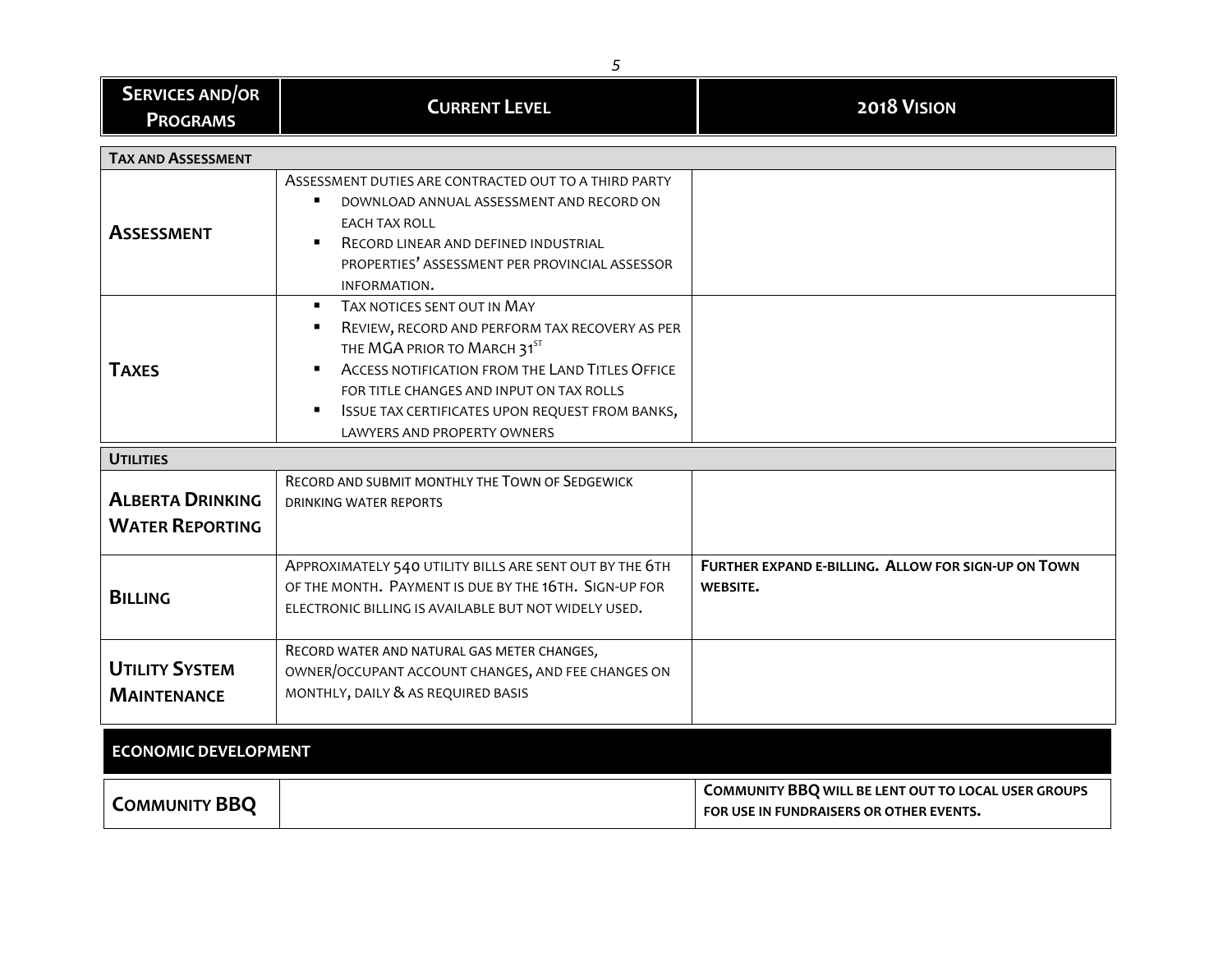| <b>SERVICES AND/OR</b><br><b>PROGRAMS</b> | <b>CURRENT LEVEL</b>                                               | <b>2018 VISION</b>                                                                                 |
|-------------------------------------------|--------------------------------------------------------------------|----------------------------------------------------------------------------------------------------|
|                                           |                                                                    | BBQ WILL BE DELIVERED AND PICKED UP BY TOWN STAFF<br><b>COMMUNITY BBQ POLICY WILL BE DEVELOPED</b> |
| <b>GO EAST OF</b><br><b>EDMONTON</b>      | ADVERTISE IN THE ANNUAL GO EAST OF EDMONTON TRAVEL<br><b>GUIDE</b> | SUBMIT EVENTS TO APPEAR ON THE GO EAST OF EDMONTON<br><b>WEBSITE EVENTS PAGE</b>                   |

## **PROTECTIVE SERVICES**

| $9 - 1 - 1$              |                                                                                                            |  |
|--------------------------|------------------------------------------------------------------------------------------------------------|--|
| <b>CALL ANSWER AND</b>   | AGREEMENT WITH CONTRACTOR (STRATHCONA COUNTY) TO<br>PROVIDE 9-1-1 CALL ANSWER AND DISPATCH SERVICES TO THE |  |
| <b>DISPATCH SERVICES</b> | TOWN OF SEDGEWICK SERVICE AREA.                                                                            |  |
| <b>BYLAW ENFORCEMENT</b> |                                                                                                            |  |
| <b>BYLAW OFFICER</b>     | A BYLAW OFFICER IS CONTRACTED FOR 1 HOUR A WEEK                                                            |  |
| <b>CONTRACT</b>          | OFFICER ADDRESSES COMPLAINTS AND ISSUES VIOLATION TICKETS                                                  |  |
|                          |                                                                                                            |  |
| <b>DISASTER SERVICES</b> |                                                                                                            |  |
| <b>EMERGENCY</b>         | AN EMERGENCY MANAGEMENT COMMITTEE WAS ESTABLISHED                                                          |  |
| <b>MANAGEMENT</b>        | THROUGH BYLAW 485 TO ADVISE COUNCIL ON THE                                                                 |  |
|                          | DEVELOPMENT OF EMERGENCY PLANS AND PROGRAMS.                                                               |  |
| <b>FIRE SERVICES</b>     |                                                                                                            |  |
|                          | RESPOND TO FIRE CALLS AND PROVIDE FIRE SERVICES 24                                                         |  |
|                          | HOURS/DAY WITHIN THE TOWN OF SEDGEWICK SERVICE AREA.                                                       |  |
|                          | AGREEMENT WITH FLAGSTAFF COUNTY TO RESPOND TO FIRE                                                         |  |
|                          | CALLS AND PROVIDE FIRE SERVICES 24 HOURS/DAY WITHIN                                                        |  |
|                          | AGREED UPON SERVICE AREA.                                                                                  |  |
| <b>OPERATIONS</b>        | AGREEMENT WITH FLAGSTAFF COUNTY FOR USE OF A REGIONAL                                                      |  |
|                          | FIRE CHIEF WHO MAY ATTEND ANY FIRE CALL WITHIN THE                                                         |  |
|                          | SERVICE AREA AND ASSUME INCIDENT COMMAND AT ANY FIRE                                                       |  |
|                          | $CAI$ .                                                                                                    |  |
|                          | COMPRISED OF VOLUNTEER MEMBERS RESULTING IN                                                                |  |
|                          | UNCERTAINTY OF MEMBERSHIP AND/OR TRAINING AT ANY GIVEN                                                     |  |

*6*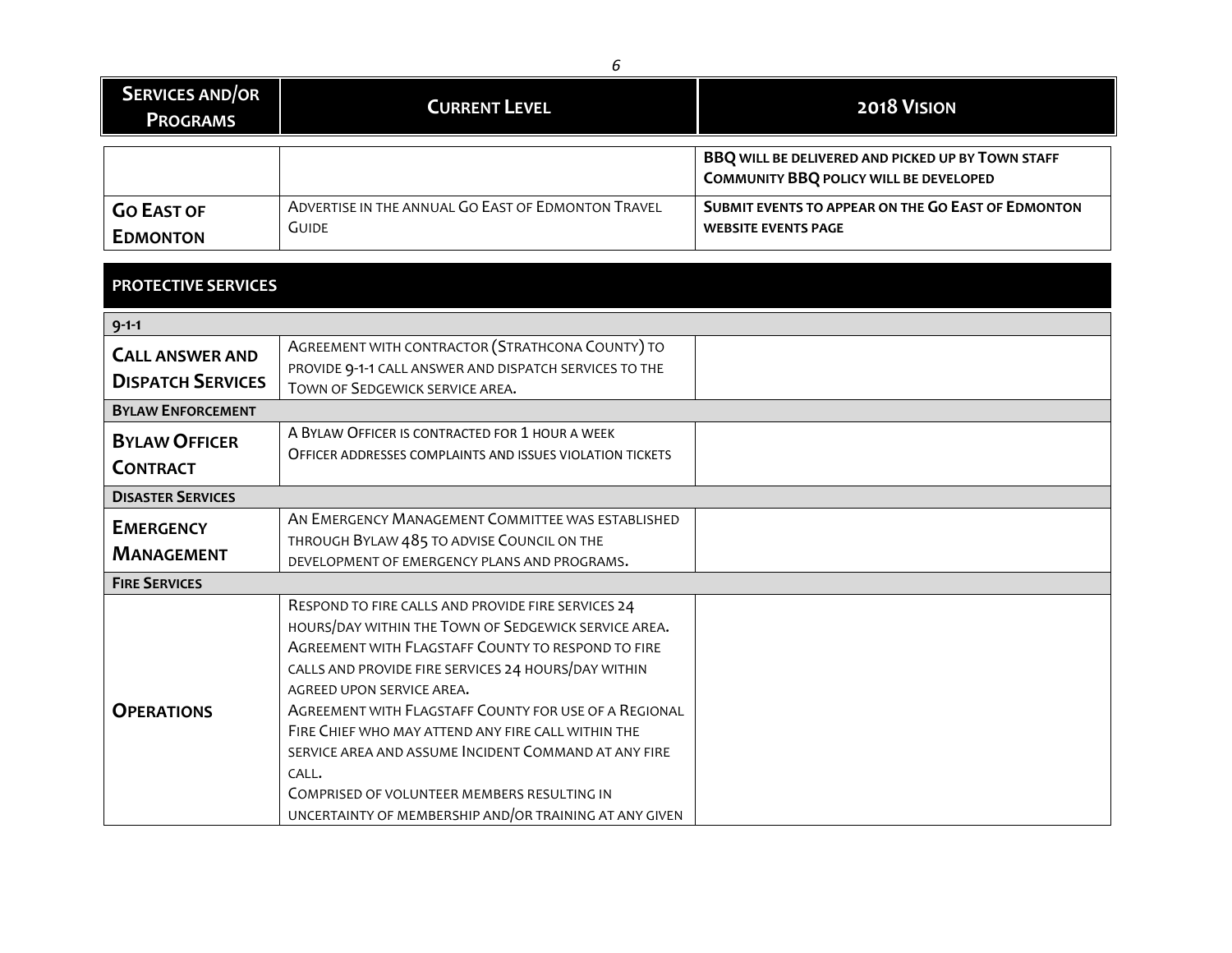| <b>SERVICES AND/OR</b><br><b>PROGRAMS</b>                             | <b>CURRENT LEVEL</b>                                                                                                                                                                                                                                                                                                                                                                                                                                                                                                                                                                                                                                                    | 2018 VISION |
|-----------------------------------------------------------------------|-------------------------------------------------------------------------------------------------------------------------------------------------------------------------------------------------------------------------------------------------------------------------------------------------------------------------------------------------------------------------------------------------------------------------------------------------------------------------------------------------------------------------------------------------------------------------------------------------------------------------------------------------------------------------|-------------|
|                                                                       | PERIOD OF TIME.                                                                                                                                                                                                                                                                                                                                                                                                                                                                                                                                                                                                                                                         |             |
| <b>EMERGENCY</b><br><b>MEDICAL SERVICES</b>                           | PROVIDE ASSISTANCE OR FIRST RESPONSE TO EMERGENCY<br>MEDICAL EVENTS WITH ADVANCED FIRST AID AND AED<br>(AUTOMATIC EXTERNAL DEFIBRILLATION).                                                                                                                                                                                                                                                                                                                                                                                                                                                                                                                             |             |
| <b>FIREFIGHTING -</b><br><b>STRUCTURAL</b>                            | <b>EXTERIOR</b><br>WHEN UNSAFE TO ENTER A STRUCTURE DUE TO INSUFFICIENT<br>MAN POWER, TRAINING, EQUIPMENT, WATER SUPPLY, OR<br>COMPROMISED STRUCTURAL INTEGRITY, FIRE IS FOUGHT SOLELY<br>FROM THE EXTERIOR. THIS IS COMPRISED OF WATER<br>APPLICATION FROM THE EXTERIOR OF THE STRUCTURE TO<br>ENSURE FIRE FIGHTER SAFETY WHILE PROVIDING FIRE<br>EXTINGUISHMENT AND EXPOSURE CONTROL.<br><b>INTERIOR</b><br>PROVIDED THERE IS SUFFICIENT MAN POWER, TRAINING,<br>EQUIPMENT, AND WATER SUPPLY ON SCENE TO SAFELY CARRY<br>OUT DUTIES, FIRE CAN BE FOUGHT FROM THE INTERIOR. THIS<br>INCLUDES VENTILATION, SEARCH AND RESCUE, FIRE ATTACK,<br>AND SALVAGE AND OVERHAUL. |             |
| <b>FIREFIGHTING -</b>                                                 | CONSISTS OF FIRE SUPPRESSION USING WATER, FOAM, BACK                                                                                                                                                                                                                                                                                                                                                                                                                                                                                                                                                                                                                    |             |
| <b>WILDLAND</b>                                                       | BURNING AND OTHER EQUIPMENT AS REQUIRED.                                                                                                                                                                                                                                                                                                                                                                                                                                                                                                                                                                                                                                |             |
| <b>RESCUE SERVICES -</b><br><b>MOTOR VEHICLE</b><br><b>COLLISIONS</b> | <b>VEHICLE EXTRICATION INCLUDING SAFE REMOVAL OF TRAPPED</b><br>OR PINNED OCCUPANTS OF MOTOR VEHICLE COLLISIONS USING<br>HAND, AIR, ELECTRIC, OR HYDRAULIC OPERATED EXTRICATION<br>TOOLS.                                                                                                                                                                                                                                                                                                                                                                                                                                                                               |             |
| <b>TRAFFIC ENFORCEMENT</b>                                            |                                                                                                                                                                                                                                                                                                                                                                                                                                                                                                                                                                                                                                                                         |             |
| <b>PEACE OFFICER</b><br><b>CONTRACT</b>                               | AGREEMENT WITH FLAGSTAFF COUNTY FOR PEACE OFFICERS TO<br>PATROL THE TOWN AT THEIR DISCRETION. FLAGSTAFF COUNTY<br>RECEIVES ANY FINE REVENUE GENERATED.                                                                                                                                                                                                                                                                                                                                                                                                                                                                                                                  |             |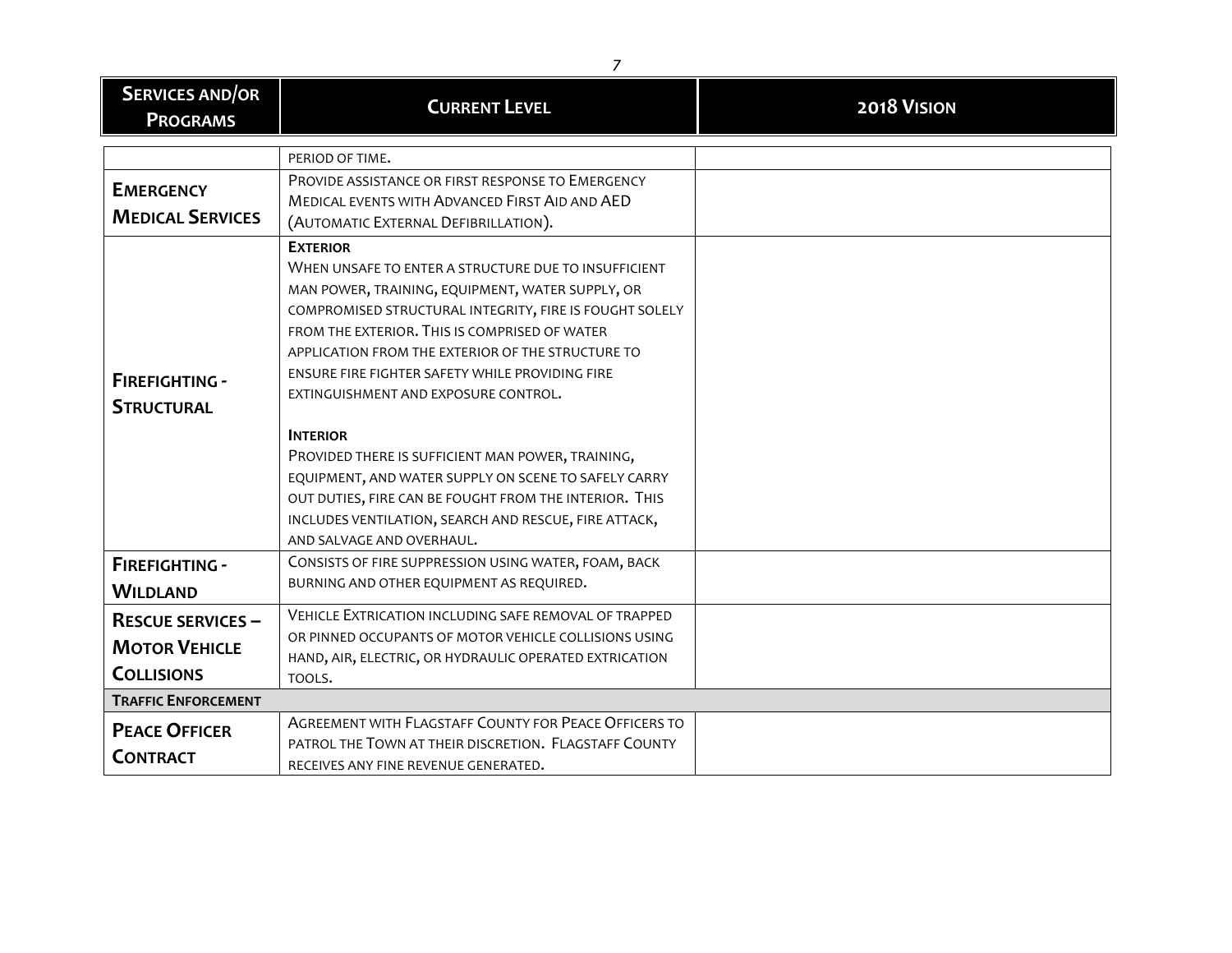| 8                                         |                                                                                                                                                                                                                                                                                                                                                                                        |                                            |
|-------------------------------------------|----------------------------------------------------------------------------------------------------------------------------------------------------------------------------------------------------------------------------------------------------------------------------------------------------------------------------------------------------------------------------------------|--------------------------------------------|
| <b>SERVICES AND/OR</b><br><b>PROGRAMS</b> | <b>CURRENT LEVEL</b>                                                                                                                                                                                                                                                                                                                                                                   | 2018 VISION                                |
| <b>PUBLIC WORKS</b>                       |                                                                                                                                                                                                                                                                                                                                                                                        |                                            |
| <b>SUMMER ROAD MAINTENANCE</b>            |                                                                                                                                                                                                                                                                                                                                                                                        |                                            |
| <b>ALLEY</b>                              | <b>GRADED WITH THE BOX SCRAPER APPROXIMATELY ONCE A</b>                                                                                                                                                                                                                                                                                                                                |                                            |
| <b>MAINTENANCE</b>                        | MONTH FOR THE SUMMER MONTHS WHEN THE ALLEYS ARE<br>SOFT.<br>LARGE HOLES ARE FILLED AS NEEDED.                                                                                                                                                                                                                                                                                          |                                            |
| <b>ASPHALT REPAIR</b>                     | WITHIN ONE YEAR OF REMOVING ASPHALT IT WILL BE REPLACED<br>WITH PACKED COLD MIX                                                                                                                                                                                                                                                                                                        |                                            |
| <b>CRACK FILLING</b>                      | ALL ROADS ARE DONE ANNUALLY                                                                                                                                                                                                                                                                                                                                                            |                                            |
| <b>LINE PAINTING</b>                      | CROSSWALKS AND MAIN STREET MARKINGS WILL BE PAINTED<br>EVERY TWO YEARS                                                                                                                                                                                                                                                                                                                 |                                            |
| <b>POT HOLES</b>                          | POTHOLES WILL BE FILLED ONCE THE GROUND WARMS EACH<br><b>SPRING</b>                                                                                                                                                                                                                                                                                                                    |                                            |
| <b>SWEEPING</b>                           | THREE PASSES PER YEAR - SPRING, JUNE, AND FALL                                                                                                                                                                                                                                                                                                                                         |                                            |
| <b>CURBS AND</b><br><b>SIDEWALKS</b>      | REPLACE DAMAGED SECTIONS AND SECTIONS REMOVED FOR<br><b>WATER REPAIRS</b><br><b>SPRAY WEEDS</b>                                                                                                                                                                                                                                                                                        |                                            |
| <b>WINTER ROAD MAINTENANCE</b>            |                                                                                                                                                                                                                                                                                                                                                                                        |                                            |
| <b>SNOW REMOVAL</b><br><b>ROADS</b>       | MOST ROADS WILL BE GRADED INTO A WINDROW AND PICKED<br>UP WITH THE SNOW BLOWER AND HAULED TO DUMP SITES<br>AROUND TOWN<br>SNOW WILL BE REMOVED WHEN IT REACHES 3 INCHES OF<br><b>ACCUMULATION</b><br><b>PRIORITY:</b><br><b>FIRST</b><br><b>MAIN STREET DOWNTOWN</b><br>$\blacksquare$<br>48 <sup>TH</sup> AVENUE (FROM 47 <sup>TH</sup> TO 50 <sup>TH</sup> STREET)<br>$\blacksquare$ | <b>EVENTUAL REPLACEMENT OF SNOW BLOWER</b> |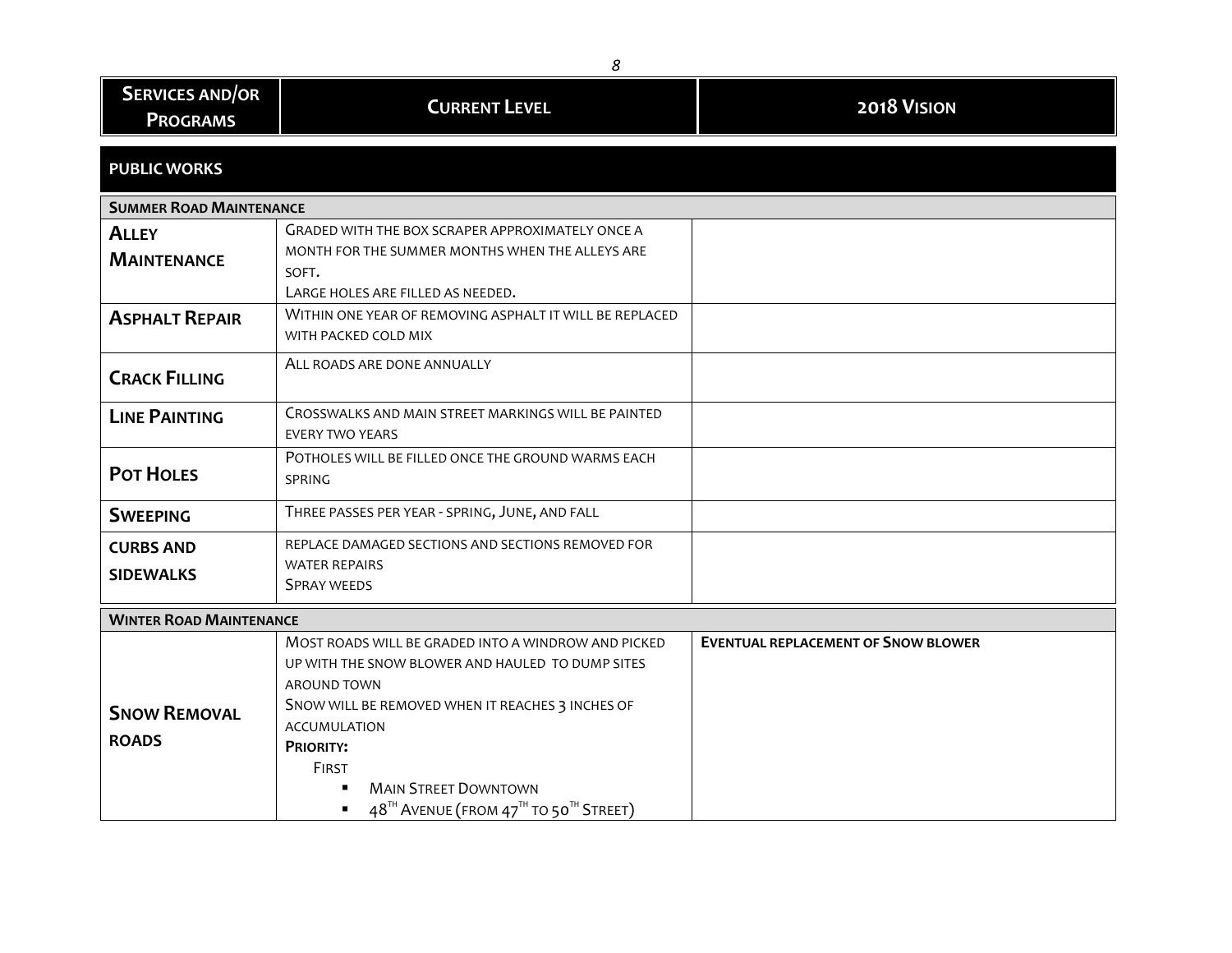| <b>SERVICES AND/OR</b><br><b>PROGRAMS</b> | <b>CURRENT LEVEL</b>                                                                                                                                                                                                                                                                                                                                                                                                              | 2018 VISION |
|-------------------------------------------|-----------------------------------------------------------------------------------------------------------------------------------------------------------------------------------------------------------------------------------------------------------------------------------------------------------------------------------------------------------------------------------------------------------------------------------|-------------|
|                                           | 50 <sup>TH</sup> STREET (FROM 48 <sup>TH</sup> TO 51 <sup>ST</sup> AVE.)<br><b>SECOND</b><br>50TH AVENUE (FROM 50TH STREET TO 53A STREET)<br>THIRD<br>$49^{\text{th}}$ AVENUE (FROM $47^{\text{th}}$ TO 50 <sup>th</sup> STREET)<br>53A STREET (FROM 50TH TO 51ST STREET)<br>51 <sup>ST</sup> AVENUE (FROM 50 <sup>TH</sup> TO 53A STREET)<br><b>FOURTH</b><br>ALL REMAINING STREETS AT THE DISCRETION OF<br>PUBLIC WORKS FOREMAN |             |
| <b>SNOW REMOVAL</b><br><b>ALLEYS</b>      | ALLEYS WILL BE CLEARED AFTER ALL ROADS ARE DONE IF THERE<br>IS SIGNIFICANT ACCUMULATION                                                                                                                                                                                                                                                                                                                                           |             |
| <b>SNOW REMOVAL</b><br><b>SIDEWALKS</b>   | CLEAR THE FOLLOWING SIDEWALKS AFTER EACH SNOW FALL:<br>SIDEWALKS FROM THE SOUTH END OF MAIN STREET $(47^{th}$ ST.)<br>TO 4921-47 <sup>TH</sup> ST.<br>SIDEWALK ON 48 <sup>TH</sup> AVE. FROM 50 <sup>TH</sup> ST. TO 47 <sup>TH</sup> ST.<br>$\blacksquare$<br>SIDEWALK ON 49 <sup>TH</sup> AVE. FROM 50 <sup>TH</sup> ST. TO 48 <sup>TH</sup> ST.<br>ALL OTHER SIDEWALKS ADJACENT TO TOWN-OWNED<br>PROPERTY                      |             |
| <b>WINTER ROAD</b><br><b>MAINTENANCE</b>  | INTERSECTIONS AND HILLS SANDED AFTER MINOR SNOW EVENTS                                                                                                                                                                                                                                                                                                                                                                            |             |
| <b>WATER</b>                              |                                                                                                                                                                                                                                                                                                                                                                                                                                   |             |
| <b>WATER PLANT</b>                        | WATER PLANT WILL BE PHYSICALLY MONITORED A MINIMUM OF<br>TWICE A DAY 365 DAYS A YEAR BY A CERTIFIED OPERATOR                                                                                                                                                                                                                                                                                                                      |             |
| <b>WATER PLANT</b><br><b>MAINTENANCE</b>  | POTASSIUM MIXER DISASSEMBLED AND CLEANED TWICE A YEAR<br>POTASSIUM DAY TANKS CLEANED QUARTERLY<br>UV SYSTEM CLEANED ANNUALLY<br>GREENSAND FILTERS OPENED AND INSPECTED ANNUALLY                                                                                                                                                                                                                                                   |             |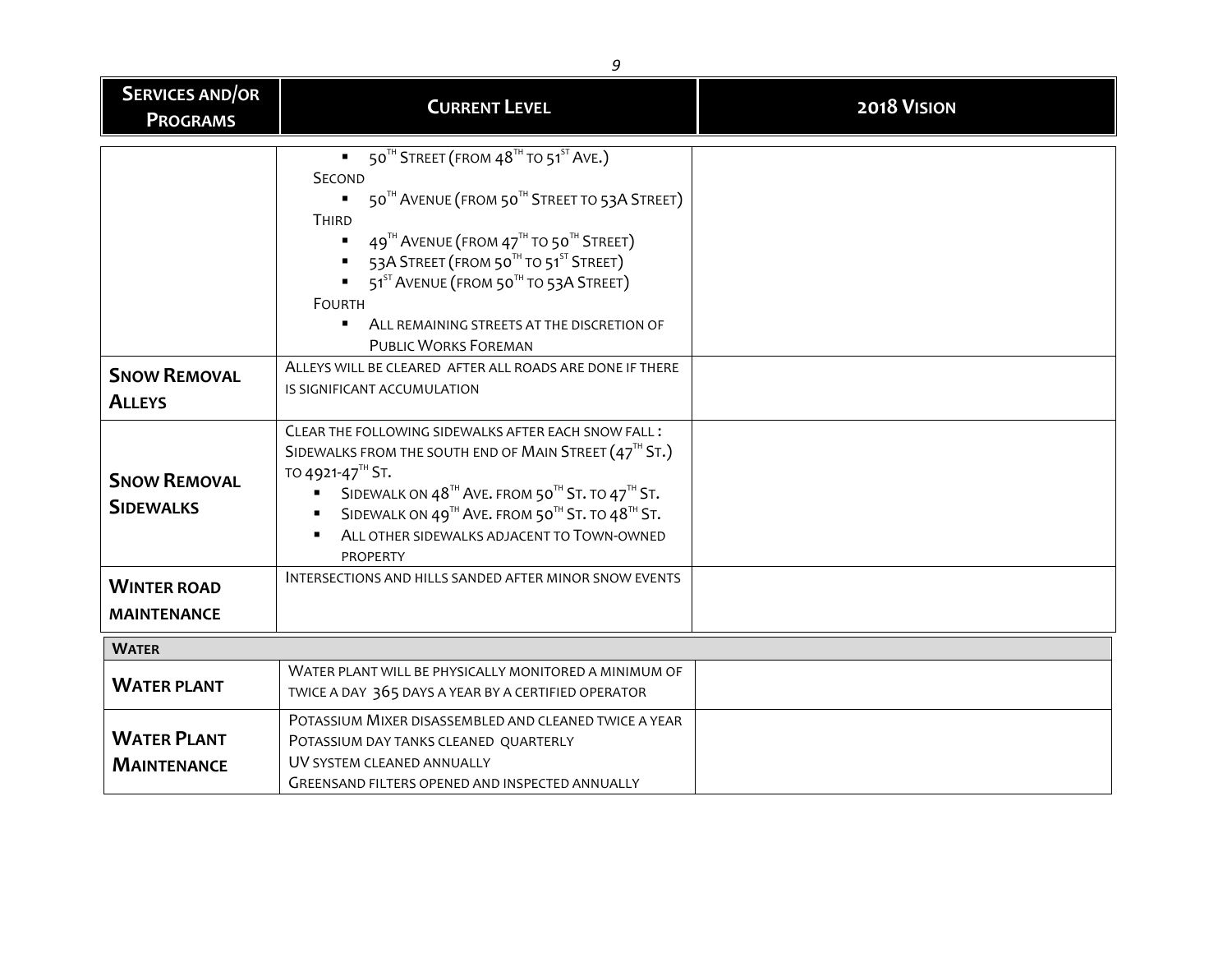| <b>SERVICES AND/OR</b><br><b>PROGRAMS</b>                           | <b>CURRENT LEVEL</b>                                                                                                                                                                                                                                                                                                                | 2018 VISION                                                                                                                                                                       |
|---------------------------------------------------------------------|-------------------------------------------------------------------------------------------------------------------------------------------------------------------------------------------------------------------------------------------------------------------------------------------------------------------------------------|-----------------------------------------------------------------------------------------------------------------------------------------------------------------------------------|
| <b>WELL</b><br><b>MAINTENANCE</b><br><b>WATER VALVES</b>            | WELLS PIGGED TWICE A YEAR (CLEANING LINES)<br>WELL DRAW DOWN TESTED MONTHLY<br>WELL 7 CLEANED AND CHLORINATED YEARLY<br>WELLS 5 AND 6 CLEANED AND CHLORINATED EVERY TWO YEARS<br>SNOW REMOVED FOR WELL ACCESS AS NECESSARY<br><b>GRASS TRIMMED ON WELL MOUNDS AS NECESSARY</b><br>ALL WATER MAIN VALVES ACTUATED (EXERCISED) YEARLY |                                                                                                                                                                                   |
| <b>HYDRANTS</b>                                                     | FLUSHED TWICE A YEAR TO CLEAN LINES AND VERIFY OPERATION                                                                                                                                                                                                                                                                            | TEN HYDRANTS WILL BE REPLACED TO TAKE OUT-DATED<br><b>HYDRANTS OUT OF SERVICE</b>                                                                                                 |
| <b>WATER SERVICE</b><br><b>LINE AND CURB STOP</b><br><b>REPAIRS</b> | LEAKS REPAIRED WITHIN THE WEEK<br>MALFUNCTIONING NON LEAKING CURB STOPS REPLACED AS<br>REQUESTED (LIST MAINTAINED)                                                                                                                                                                                                                  |                                                                                                                                                                                   |
| <b>SEWER</b>                                                        |                                                                                                                                                                                                                                                                                                                                     |                                                                                                                                                                                   |
| <b>SEWER</b><br><b>MAINTENANCE</b><br><b>FLUSHING</b>               | LOW PRESSURE FLUSHING DONE WEEKLY IN LOW FLOW AREAS<br>HIGH PRESSURE FLUSHING DONE ON YEARLY ROTATION OF ONE<br>THIRD OF TOWN                                                                                                                                                                                                       | <b>CLEAR STORM SEWER LINES ON MACKENZIE DRIVE</b>                                                                                                                                 |
| <b>LAGOONS</b>                                                      | <b>WEEKLY INSPECTION</b><br><b>WINTER SNOW REMOVAL FOR ACCESS</b><br>SUMMER MOWING FOR ACCESS<br>SLUDGE AND CATTAIL REMOVAL EVERY TEN YEARS (2016)                                                                                                                                                                                  | <b>GATE (VALVE) REPAIR</b><br><b>FENCE CONSTRUCTION (CATTLE ENTRY)</b>                                                                                                            |
| <b>LIFT STATION</b>                                                 | DAILY CHECKS 365 DAYS/YEAR<br>YEARLY GENERATOR MAINTENANCE<br>ENZYMES ADDED TO WET WELL<br><b>WEEKLY CLEANING OF STRAINER BASKET</b>                                                                                                                                                                                                | <b>VALVE REPLACEMENT</b><br><b>PUMP REPAIR</b>                                                                                                                                    |
| <b>STORM SEWER</b>                                                  | SUMMER:<br>CATCH BASINS CLEANED AFTER MAJOR RAINFALL<br>CULVERTS AND OUTFALLS INSPECTED FOR BLOCKAGE<br>SPRING:<br>THAW FROZEN CULVERTS TO PREVENT ROAD FLOODING                                                                                                                                                                    | LOCATE AND UNCOVER MANHOLES NORTH OF GOLF COURSE<br><b>CLEAN CATCH BASIN SUMPS</b><br>PLACE ROCKS AROUND CULVERTS ON SPRUCE DRIVE AND 47 AVE<br>TO PREVENT DIRT ENTERING CULVERTS |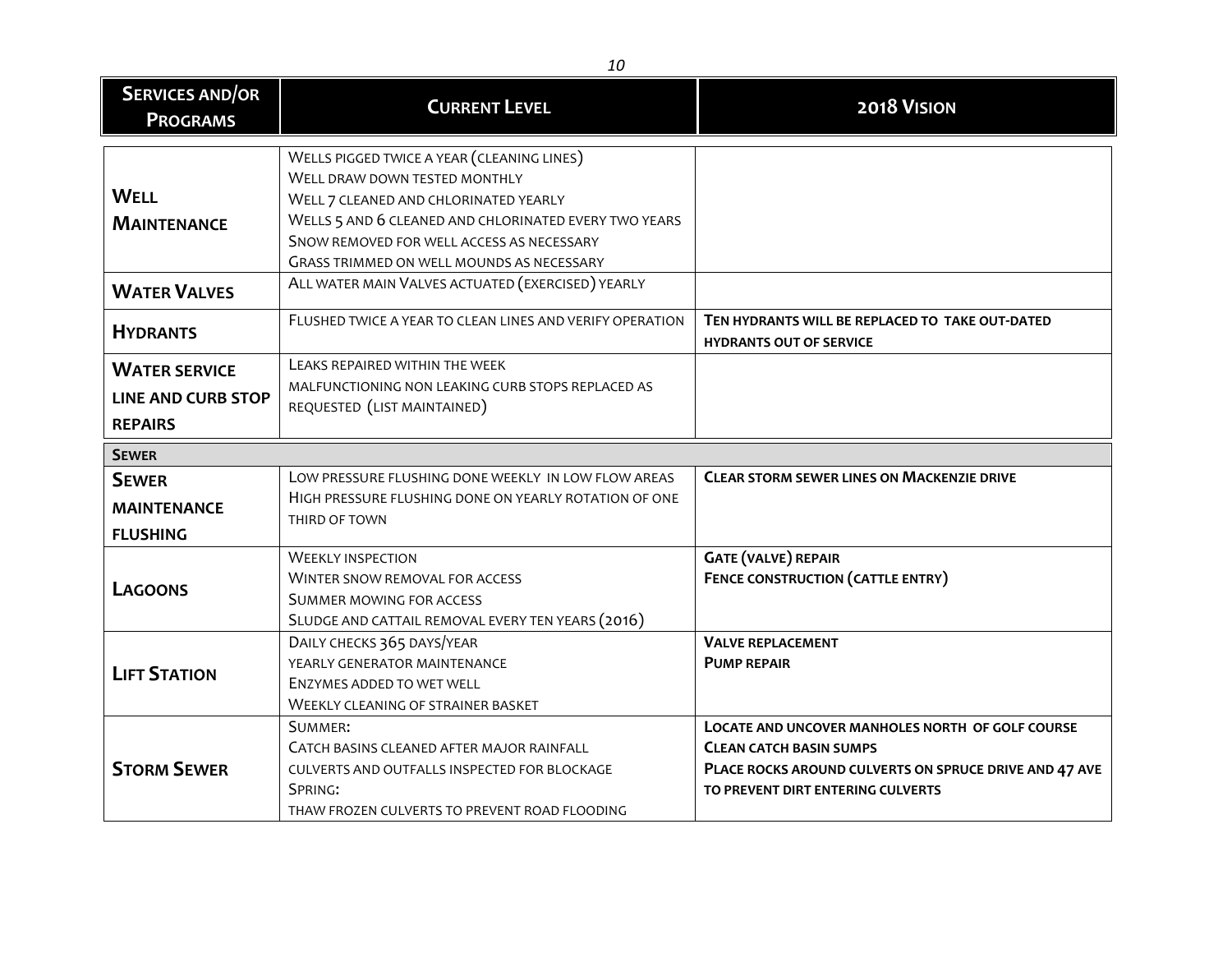| <b>SERVICES AND/OR</b><br><b>PROGRAMS</b> | <b>CURRENT LEVEL</b>                                  | 2018 VISION                     |
|-------------------------------------------|-------------------------------------------------------|---------------------------------|
|                                           | THAW FROZEN STORM DRAINS WITHIN TOWN                  |                                 |
|                                           |                                                       |                                 |
|                                           |                                                       |                                 |
| LAWN                                      | PUBLIC PROPERTY WILL BE MOWED WEEKLY IN SPRING AND AS |                                 |
| <b>MAINTENANCE</b>                        | REQUIRED AFTERWARDS                                   |                                 |
| <b>CEMETERY</b>                           |                                                       |                                 |
|                                           | <b>SUMMER:</b>                                        | <b>NEW GRAVE PLOTS SURVEYED</b> |
|                                           | LAWNS MOWED AND WEED-EATED APPROXIMATELY EVERY TWO    |                                 |
|                                           | WEEKS OR AS REQUIRED                                  |                                 |
| <b>CEMETERY</b>                           | SUNKEN GRAVES FILLED AS NEEDED                        |                                 |
| <b>MAINTENANCE</b>                        | BROKEN GRAVE COVERS REMOVED AT REQUEST                |                                 |
|                                           | <b>WINTER:</b>                                        |                                 |
|                                           | LANES SNOWPLOWED TO MAINTAIN ACCESS                   |                                 |
|                                           | <b>CREMATION GRAVES:</b>                              |                                 |
|                                           | HAND DUG AND CLOSED BY END OF DAY                     |                                 |
|                                           | <b>CASKET GRAVES:</b>                                 |                                 |
|                                           | DUG BY BACKHOE THE DAY PRIOR TO BURIAL, CLOSED BEFORE |                                 |
| <b>CEMETERY BURIALS</b>                   | <b>END OF DAY</b>                                     |                                 |
|                                           | <b>WINTER:</b>                                        |                                 |
|                                           | WINTER BURIALS REQUIRE EXTRA DAY TO THAW GROUND       |                                 |
|                                           |                                                       |                                 |
|                                           | CLEAR ORNAMENTATION FROM GRAVES AFTER 30 DAYS.        |                                 |
|                                           | ATTACH PLAQUES TO WALL                                |                                 |
| <b>MEMORIAL WALL</b>                      | GRIND DOWN PLAQUES IN ORDER TO FIT                    |                                 |
|                                           |                                                       |                                 |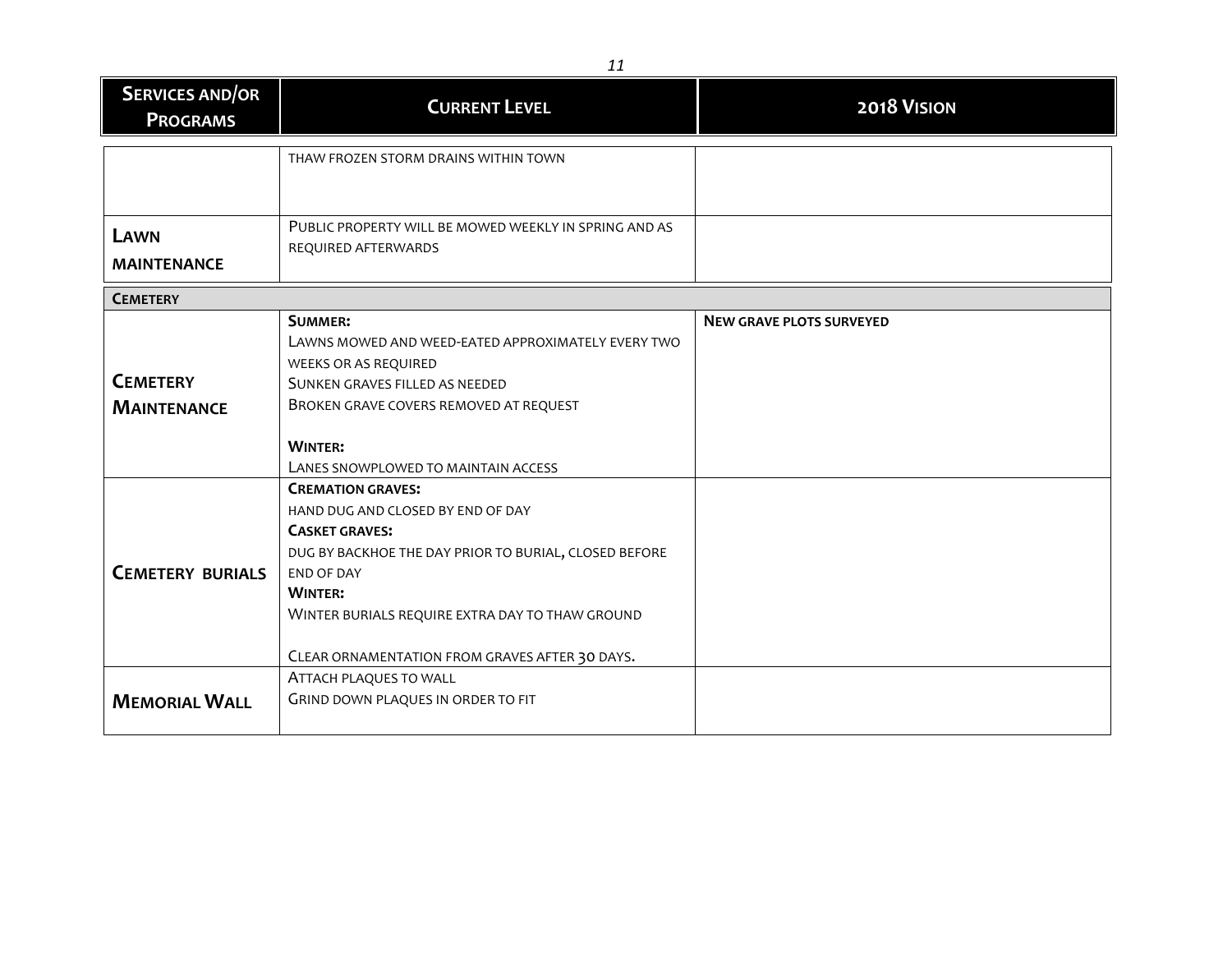| <b>SERVICES AND/OR</b><br><b>PROGRAMS</b> | <b>CURRENT LEVEL</b>                                                                                                                                                                                                                                    |                                                   |                                                        |  |  |
|-------------------------------------------|---------------------------------------------------------------------------------------------------------------------------------------------------------------------------------------------------------------------------------------------------------|---------------------------------------------------|--------------------------------------------------------|--|--|
| <b>BUILDINGS AND EQUIPMENT</b>            |                                                                                                                                                                                                                                                         |                                                   |                                                        |  |  |
| <b>BUILDING</b>                           | SERVICE FURNACES IN ALL TOWN FACILITIES<br><b>MAINTAIN ROOFS ON TOWN BUILDINGS</b>                                                                                                                                                                      |                                                   |                                                        |  |  |
| <b>MAINTENANCE</b>                        | ASSIST WITH MAINTENANCE AT THE REC CENTRE AND LAKE PARK<br>ON REQUEST                                                                                                                                                                                   |                                                   |                                                        |  |  |
|                                           | SCHEDULED MAINTENANCE OF ALL EQUIPMENT                                                                                                                                                                                                                  |                                                   |                                                        |  |  |
|                                           | 1991 CHEV 3500<br><b>2002 FREIGHTLINER</b><br><b>WATER TRUCK</b>                                                                                                                                                                                        | 2016 DODGE 1500<br>1983 CAT GRADER                | 1998 GMC 3500<br>2004 JOHN DEERE<br>ВАСКНОЕ            |  |  |
| <b>EQUIPMENT</b>                          | 1989 MOBIL STREET<br><b>SWEEPER</b><br>1987 CHEV GRAVEL                                                                                                                                                                                                 | 2001 JOHN DEERE<br>4400 TRACTOR<br>1991 CHEV 3500 | 2007 KUBOTA ZD331<br><b>MOWER</b><br>1946 SNOW-GO SNOW |  |  |
| <b>MAINTENANCE</b>                        | <b>TRUCK</b><br><b>2006 INTERNATIONAL</b><br><b>GRAVEL TRUCK</b><br>2010 JOHN DEERE<br>Z225 MOWER                                                                                                                                                       | <b>BUCKET TRUCK</b><br>1994 CHEV 1500             | <b>BLOWER</b><br>2016 JOHN DEERE<br>2970R MOWER        |  |  |
| <b>EQUIPMENT RENTAL</b>                   | BUCKET TRUCK RENTAL SERVICE PROVIDED TO FLAGSTAFF<br><b>URBAN MUNICIPALITIES</b><br>HEAVY EQUIPMENT RENTAL TO PUBLIC ON EMERGENCY BASIS<br>ONLY AND TO INCLUDE OPERATOR<br>OTHER EQUIPMENT RENTALS TO RESIDENTS AS PER FEES AND<br><b>CHARGES BYLAW</b> |                                                   |                                                        |  |  |
| <b>SOLID WASTE MANAGEMENT</b>             |                                                                                                                                                                                                                                                         |                                                   |                                                        |  |  |
| <b>GARBAGE PICK UP</b>                    | GARBAGE CURB-SIDE PICKUP ONCE A WEEK BY CONTRACTOR<br>RECYCLING CURB-SIDE PICKUP ONCE A WEEK BY CONTRACTOR<br>EMPTY ALL TOWN GARBAGE RECEPTACLES WEEKLY                                                                                                 |                                                   |                                                        |  |  |
| <b>BRANCH REMOVAL</b>                     | WEEKLY BACK ALLEY PICKUP OF SMALL BUNDLES OF BRANCHES<br>FROM APRIL TO OCTOBER<br>TRUCK DROP-OFF SERVICE AVAILABLE FOR RESIDENTS WITH<br>LARGE LOADS WHICH ARE TAKEN TO BURN PIT FOR DISPOSAL.                                                          |                                                   |                                                        |  |  |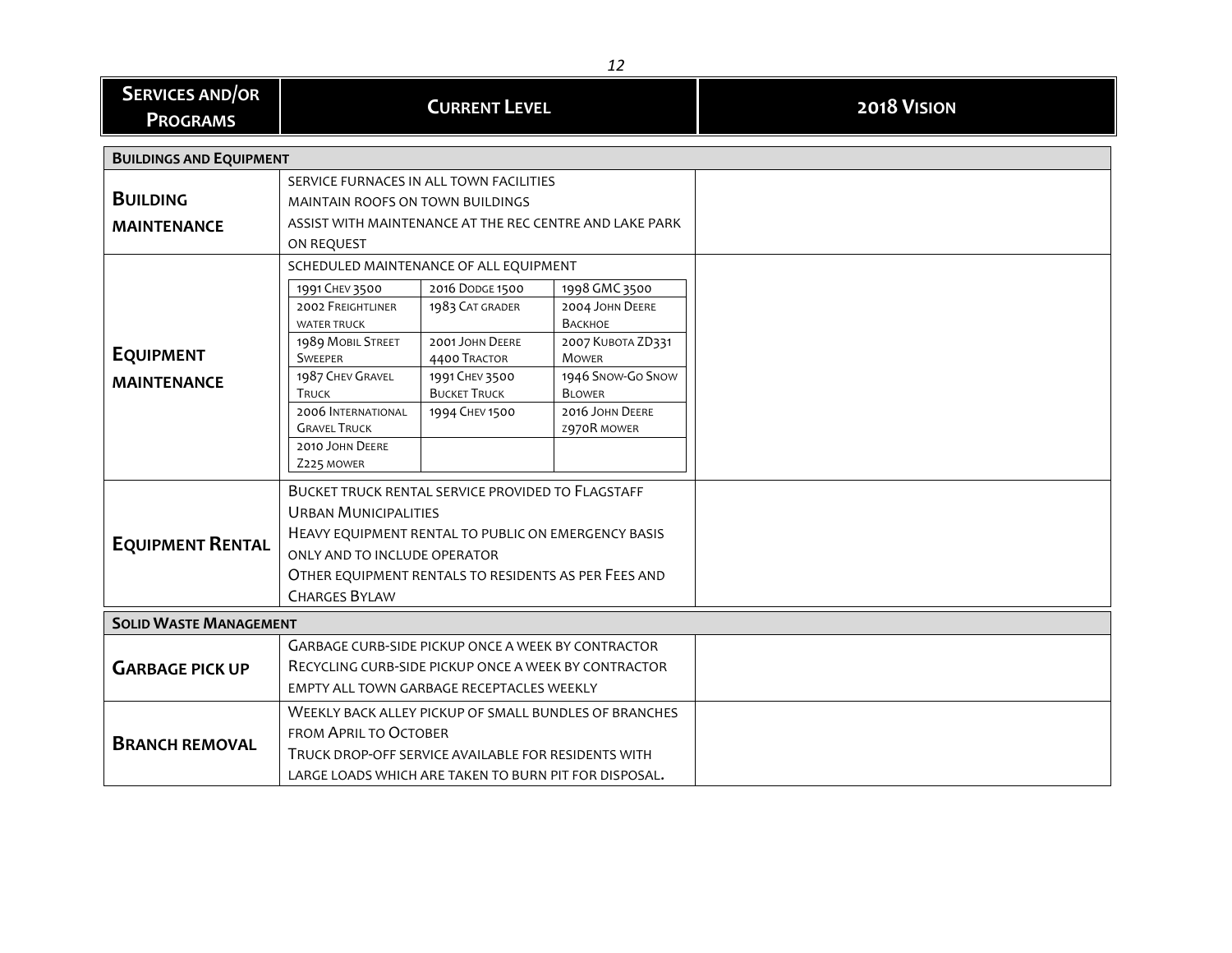| <b>SERVICES AND/OR</b>                   |                                                                                                                                                                                                                                                             |                                                                         |  |  |  |
|------------------------------------------|-------------------------------------------------------------------------------------------------------------------------------------------------------------------------------------------------------------------------------------------------------------|-------------------------------------------------------------------------|--|--|--|
| <b>PROGRAMS</b>                          | <b>CURRENT LEVEL</b>                                                                                                                                                                                                                                        | 2018 VISION                                                             |  |  |  |
| <b>RECREATION</b>                        |                                                                                                                                                                                                                                                             |                                                                         |  |  |  |
| PARKS, TRAILS AND BEAUTIFICATION         |                                                                                                                                                                                                                                                             |                                                                         |  |  |  |
| <b>MAIN STREET PARK</b>                  | <b>CUT GRASS WEEKLY</b><br><b>WEED GARDENS MONTHLY</b><br>PRUNING TREES<br><b>MAINTAIN SPRINKLER SYSTEM</b>                                                                                                                                                 |                                                                         |  |  |  |
| <b>LIONS PARK</b>                        | MAINTAIN GRASS, WEED EATING<br>OTHER MAINTENANCE PERFORMED BY THE LIONS CLUB                                                                                                                                                                                |                                                                         |  |  |  |
| <b>WALKING TRAIL</b>                     | <b>ASPHALT REPAIRS</b><br><b>WEED REMOVAL</b><br><b>FENCE MAINTENANCE</b><br>FILL DOG BAG DISPENSERS APPROXIMATELY 4 TIMES/YEAR                                                                                                                             | <b>ADD GARBAGE RECEPTACLES AT ENTRANCES</b>                             |  |  |  |
| <b>FLOWERS AND</b><br><b>DECORATIONS</b> | PUT UP FLOWER BASKETS ON MAIN STREET AND 48TH AVE.<br>MAINTENANCE OF BASKETS THROUGHOUT YEAR.<br>PUT UP CHRISTMAS DECORATIONS IN NOVEMBER<br>REMOVE CHRISTMAS DECORATIONS IN FEBRUARY                                                                       | <b>CHANGE WELCOME SIGN BANNERS FOR JULY 1ST AND</b><br><b>CHRISTMAS</b> |  |  |  |
| <b>GOLF COURSE</b>                       |                                                                                                                                                                                                                                                             |                                                                         |  |  |  |
| <b>OPERATIONS</b>                        | RESPONSIBILITY OF ALL OPERATIONS OF THE SEDGEWICK GOLF<br>COURSE HAS BEEN TRANSFERRED TO THE SEDGEWICK GOLF<br>CLUB (SOCIETY). THESE INCLUDE:<br><b>TEE TIME RESERVATIONS</b><br>PRO SHOP SALES<br>FOOD AND LIQUOR SERVICES<br><b>TURF/TREE MAINTENANCE</b> |                                                                         |  |  |  |
| <b>SEDGEWICK LAKE PARK</b>               |                                                                                                                                                                                                                                                             |                                                                         |  |  |  |
| <b>OPERATIONS</b>                        | RESPONSIBILITY OF ALL OPERATIONS OF THE SEDGEWICK LAKE<br>PARK HAS BEEN TRANSFERRED TO THE SEDGEWICK LAKE PARK<br>BOARD (SOCIETY). THESE INCLUDE:<br><b>COLLECTION OF FEES</b><br>TAKE RESERVATIONS AND LOT ALLOCATION                                      | <b>SPRAY PARK OPERATIONS AND MAINTENANCE</b>                            |  |  |  |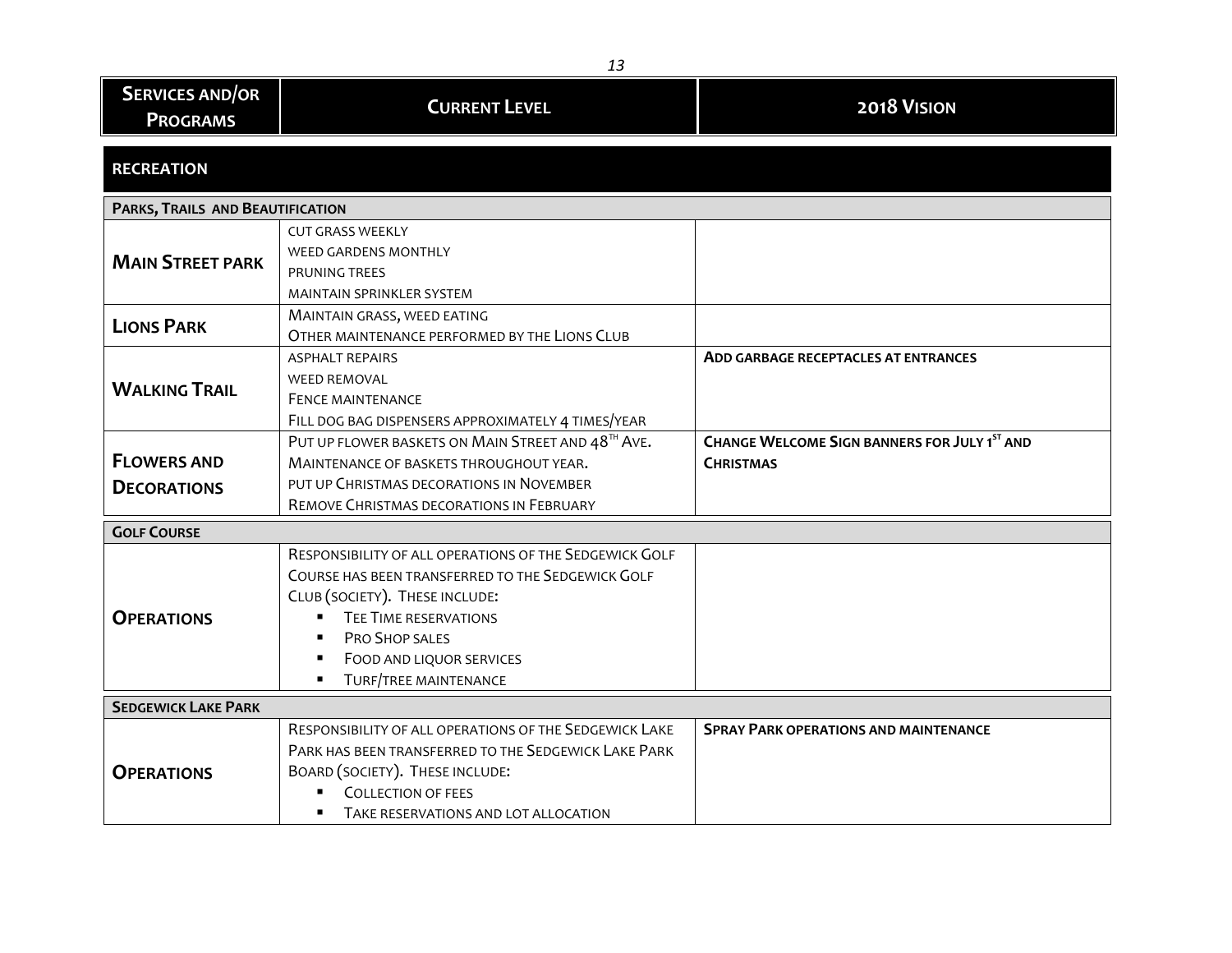| <b>SERVICES AND/OR</b>         | <b>CURRENT LEVEL</b>                                      | 2018 VISION                              |  |  |  |  |
|--------------------------------|-----------------------------------------------------------|------------------------------------------|--|--|--|--|
| <b>PROGRAMS</b>                |                                                           |                                          |  |  |  |  |
|                                |                                                           |                                          |  |  |  |  |
|                                | <b>GENERAL CUSTOMER SERVICE</b><br>$\blacksquare$         |                                          |  |  |  |  |
|                                | <b>GRASS CUTTING</b>                                      |                                          |  |  |  |  |
|                                | GENERAL MAINTENANCE AND CLEANING OF GROUNDS,              |                                          |  |  |  |  |
|                                | <b>BUILDINGS AND WASHROOMS</b>                            |                                          |  |  |  |  |
| <b>SPORTS FIELDS</b>           |                                                           |                                          |  |  |  |  |
|                                | BALL DIAMONDS MOWED AS REQUIRED                           | <b>REQUEST SCHEDULE FROM MINOR BALL</b>  |  |  |  |  |
| <b>TURF</b>                    |                                                           |                                          |  |  |  |  |
| <b>MAINTENANCE</b>             |                                                           |                                          |  |  |  |  |
|                                |                                                           |                                          |  |  |  |  |
| <b>RINKS AND BOWLING ALLEY</b> |                                                           |                                          |  |  |  |  |
|                                | RESPONSIBILITY OF ALL OPERATIONS OF THE ICE RINK, CURLING |                                          |  |  |  |  |
|                                | RINK, BOWLING ALLEY, CONCESSION AND ANCILLARY ROOMS       |                                          |  |  |  |  |
|                                | HAS BEEN TRANSFERRED TO THE RECREATION BOARD              |                                          |  |  |  |  |
|                                | (ESTABLISHED BY BYLAW). THESE INCLUDE:                    |                                          |  |  |  |  |
| <b>OPERATIONS</b>              | <b>OPENING AND CLOSING OF FACILITY</b><br>$\mathbf{r}$    |                                          |  |  |  |  |
|                                | SCHEDULING                                                |                                          |  |  |  |  |
|                                | <b>FOOD AND LIQUOR SERVICES</b>                           |                                          |  |  |  |  |
|                                | ICE INSTALLATION, MAINTENANCE AND REMOVAL                 |                                          |  |  |  |  |
|                                | MAINTENANCE                                               |                                          |  |  |  |  |
| <b>WINTER ACTIVITIES</b>       |                                                           |                                          |  |  |  |  |
|                                | <b>WALKING TRAIL:</b>                                     | <b>SMALL TRACTOR MOUNTED SNOW BLOWER</b> |  |  |  |  |
|                                | LIGHT SNOWFALL WILL BE REMOVED WITH ROTARY BROOM          |                                          |  |  |  |  |
|                                | HEAVY ACCUMULATIONS WILL BE PLOWED OFF BY CONTRACTORS     |                                          |  |  |  |  |
|                                |                                                           |                                          |  |  |  |  |
|                                | <b>RECREATION CENTRE:</b>                                 |                                          |  |  |  |  |
| <b>SNOW REMOVAL</b>            | SNOW WILL BE BLADED AWAY FROM THE BUILDING AFTER MAIN     |                                          |  |  |  |  |
|                                | STREET AND THE SCHOOL STREET ARE DONE                     |                                          |  |  |  |  |
|                                |                                                           |                                          |  |  |  |  |
|                                | <b>MAIN STREET PARK:</b>                                  |                                          |  |  |  |  |
|                                | SHOVEL SNOW OFF WALKWAYS AND STAIRS                       |                                          |  |  |  |  |